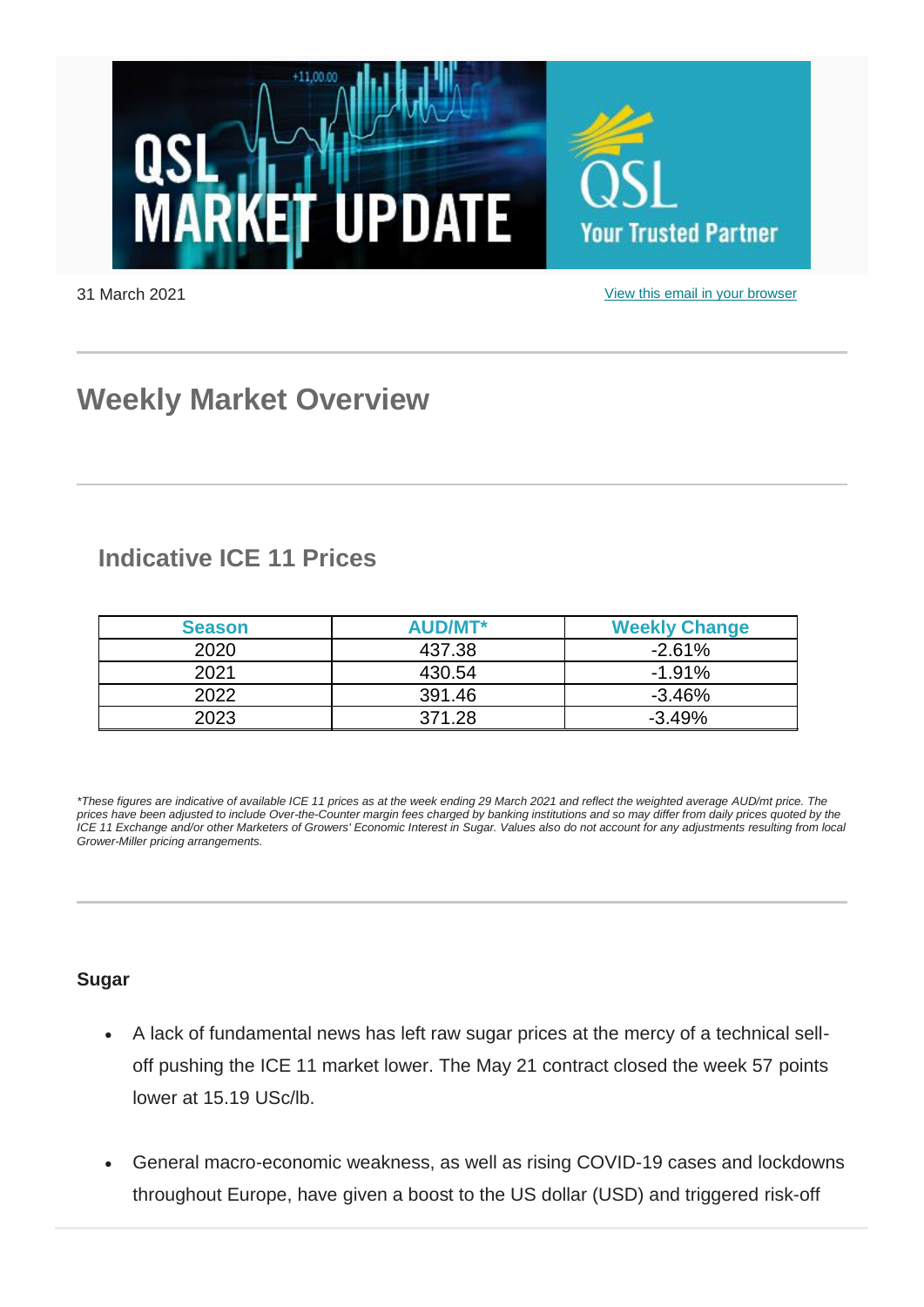sentiment in global markets. The US dollar strength continues to drag the entire commodities complex lower.

- In Brazil, Petrobras announced a second reduction in gasoline prices in as many weeks. A drop of 4% in the price of fuel dragged down ethanol prices in Brazil with estimates of spot ethanol parity now sitting around 12.07 USc/lb.
- Risk-off sentiment has encouraged speculators to continue liquidating their net long position in the raw sugar market, which as at 23rd of March reporting period had fallen significantly week on week from 198,000 lots to 169,000 lots



#### **Currency**

- US dollar strength saw the Aussie (AUD) retreat across the week down to a low of 75.63 US cents, moving close to the bottom of the wider 75-80 US cent range the currency has been trading in.
- Oil prices have rebounded dramatically amid reports of a large container ship blocking the Suez Canal. Buffeted by a sandstorm, the 400m long ship crashed into the bank of the one-way canal causing a blockage of almost 100 bulk carrier ships and holding up